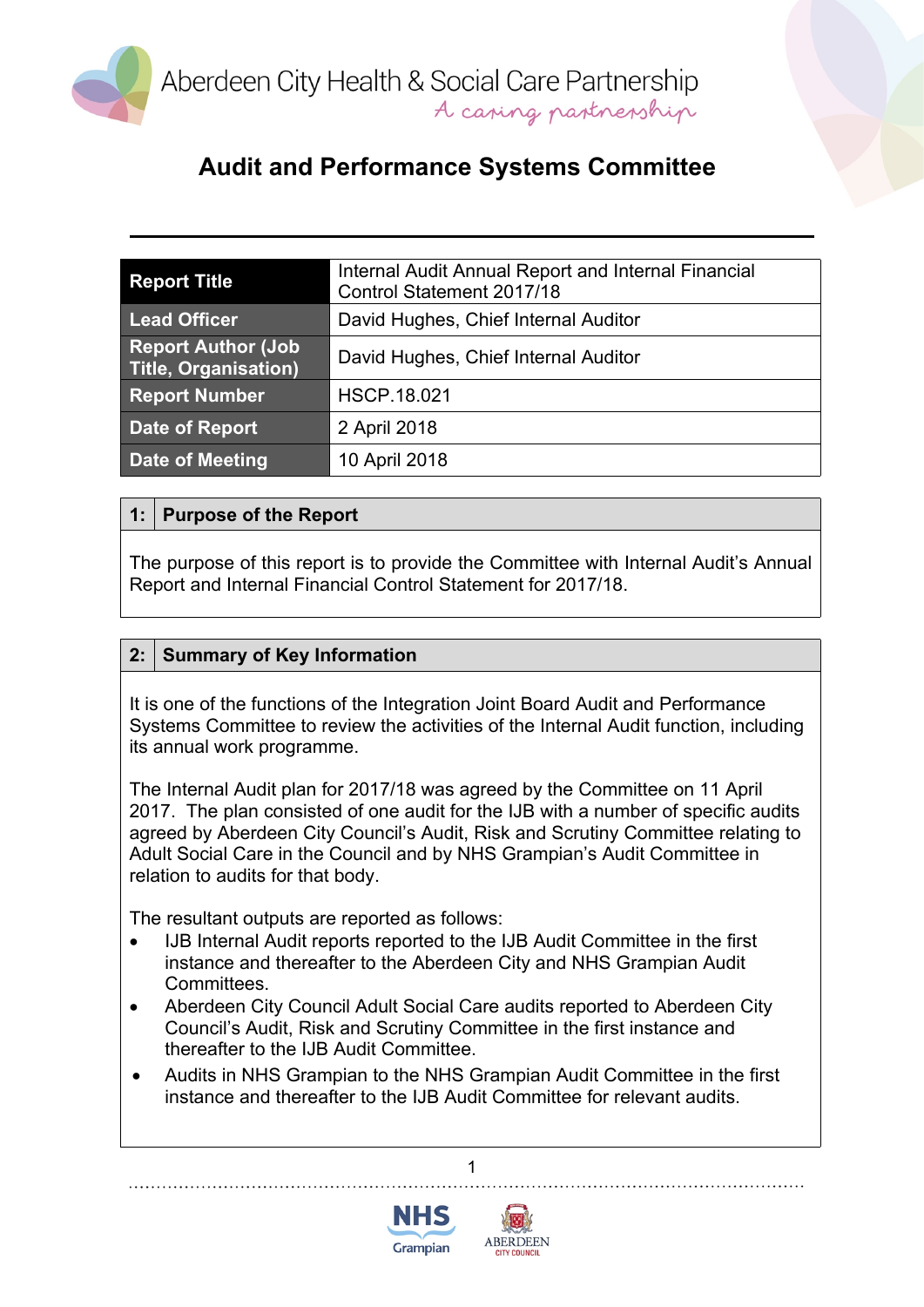

Appendix A to this report details the position with audits contained in the 2017/18 plan and those carried forward from 2016/17.

It is considered that sufficient work was completed during the year, or was sufficiently advanced by the year-end, on which to base the conclusion drawn in the annual Internal Financial Control Statement. This is supplemented by review of other relevant documentation, including Integration Joint Board and Audit and Performance Systems Committee papers, and the assessment of risk undertaken (by both Internal and External Audit) in updating the Internal (and External) Audit plan(s).

Internal Audit's annual opinion is attached as Appendix B, and concludes that reasonable assurance can be placed upon the adequacy and effectiveness of the Board's internal control system in the year to 31 March 2018.

The Public Sector Internal Audit Standards (PSIAS) require that the Chief Internal Auditor report to Senior Management and the Board on the outcome of Internal Audit's Quality Assurance and Improvement Plan (QAIP). Following completion of a review by KPMG in this respect, the results were reported to Aberdeen City Council's Audit, Risk and Scrutiny Committee. An action plan was agreed in relation to recommendations made, and progress is being monitored by the Audit, Risk and Scrutiny Committee.

The Standards also require that Internal Audit confirms to the Board, at least annually, that it is organisationally independent. The organisational independence of Internal Audit is established through Financial Regulations (approved by the Board on 29 March 2016). Other factors which help ensure Internal Audit's independence are that: the Internal Audit plan is approved by the IJB Audit and Performance Systems Committee; and Internal Audit reports its outputs to Committee in the name of the Chief Internal Auditor.

There is also a requirement to report any instances where the scope of Internal Audit's work has been limited. During 2017/18, there have been no such limitations.

Aberdeen City Council's Audit, Risk and Scrutiny Committee is scheduled to consider Internal Audit's annual report on the Council on 26 June 2018. NHS Grampian's Audit Committee will consider their Internal Auditors annual report on 26 June 2018. An update will be provided to the Audit and Performance Systems Committee should there be any issues that require to be reported.

Appendix C to this report shows the progress that IJB management have made



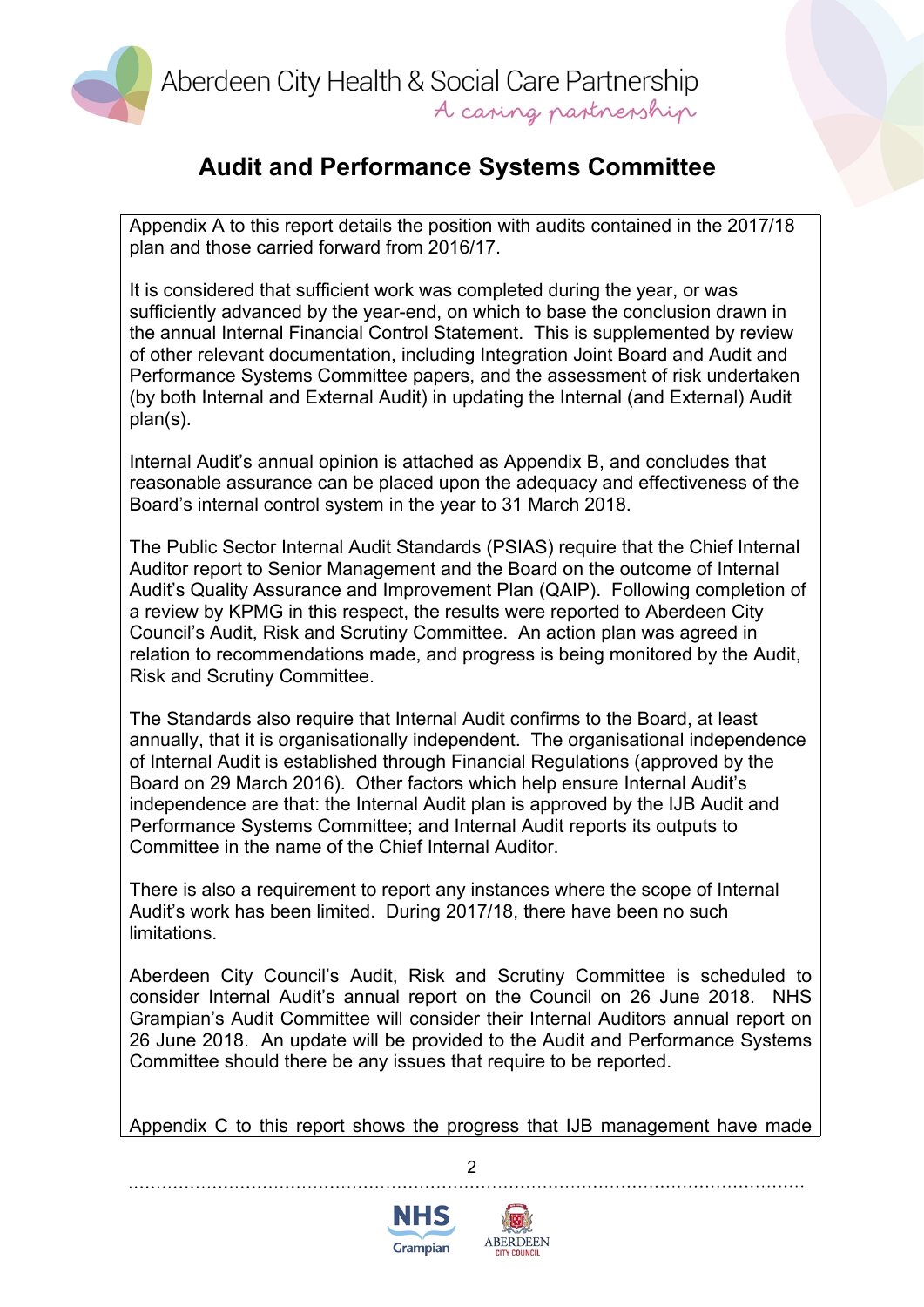

with implementing recommendations that have been agreed in Internal Audit reports relating to the IJB.

## **3: Equalities, Financial, Workforce and Other Implications**

**Equalities –** An equality impact assessment is not required because the reason for this report is for Committee to discuss, review and comment on the Internal Audit Annual Report and Internal Financial Control Statement for 2017/18 and there will be no differential impact, as a result of this report, on people with protected characteristics.

**Financial** – There are no financial implications arising directly from this report.

**Workforce –** There are no workforce implications arising directly from this report.

**Other –** There are no other implications arising directly from this report.

#### **4: Management of Risk**

**Identified risk(s):** The Internal Audit process considers risks involved in the areas subject to review. Any risk implications identified through the Internal Audit process are as detailed in the resultant report.

**How might the content of this report impact or mitigate the known risks:** Where risks have been identified during the Internal Audit process, recommendations have been made to management in order to mitigate these risks.

## **5: Recommendations**

It is recommended that the Committee:

- 1. Note the Internal Financial Control Statement for 2017/18;
- 2. Note that the Chief Internal Auditor has confirmed the organisational independence of Internal Audit;



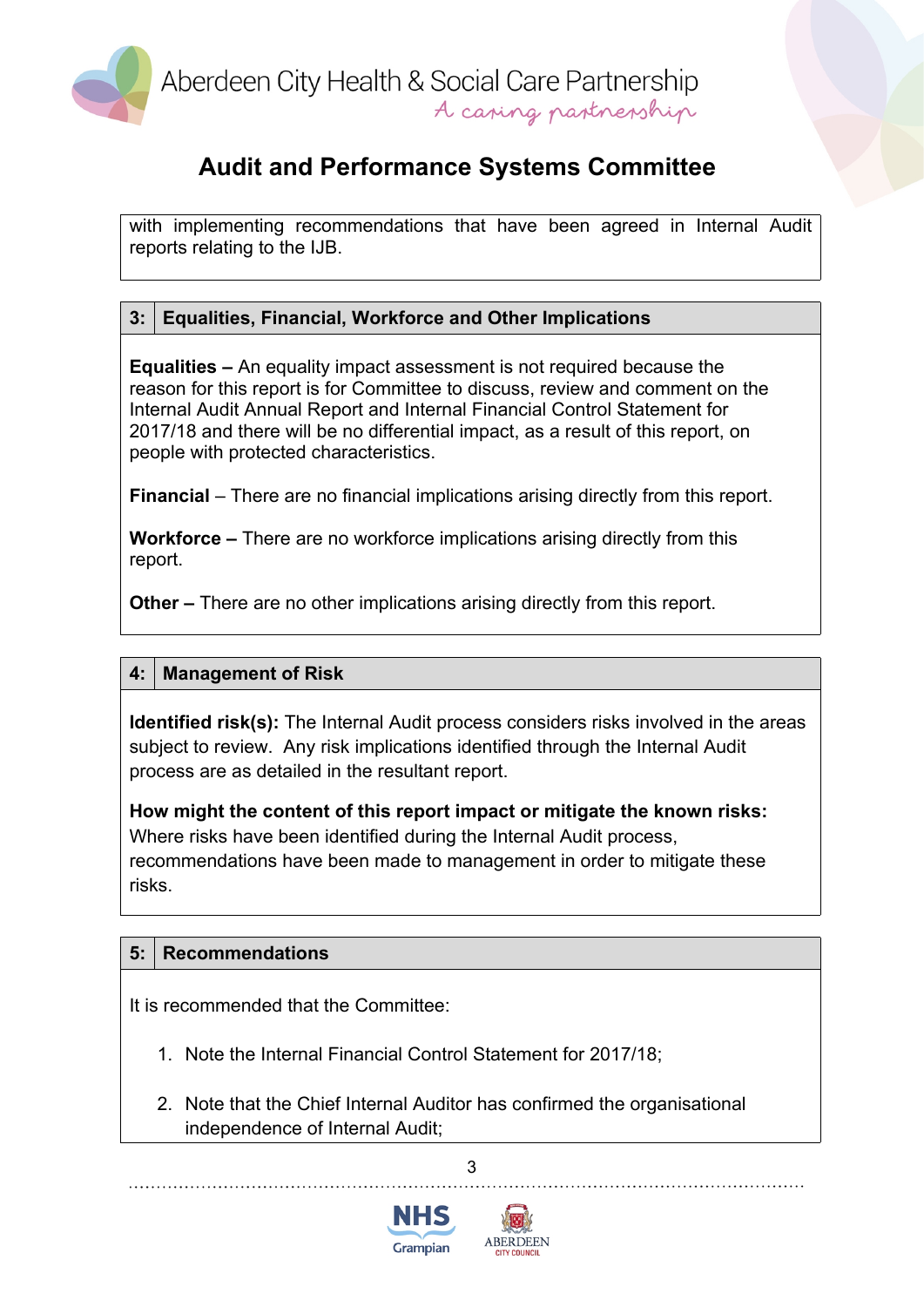

- 3. Note that there has been no limitation to the scope of Internal Audit work during 2017/18;
- 4. Note that an external review of Internal Audit was completed by KPMG and the outcome from that was reported to Aberdeen City Council's Audit, Risk and Scrutiny Committee; and
- 5. Note the progress that IJB management has made with implementing recommendations agreed in Internal Audit reports relating to the IJB.



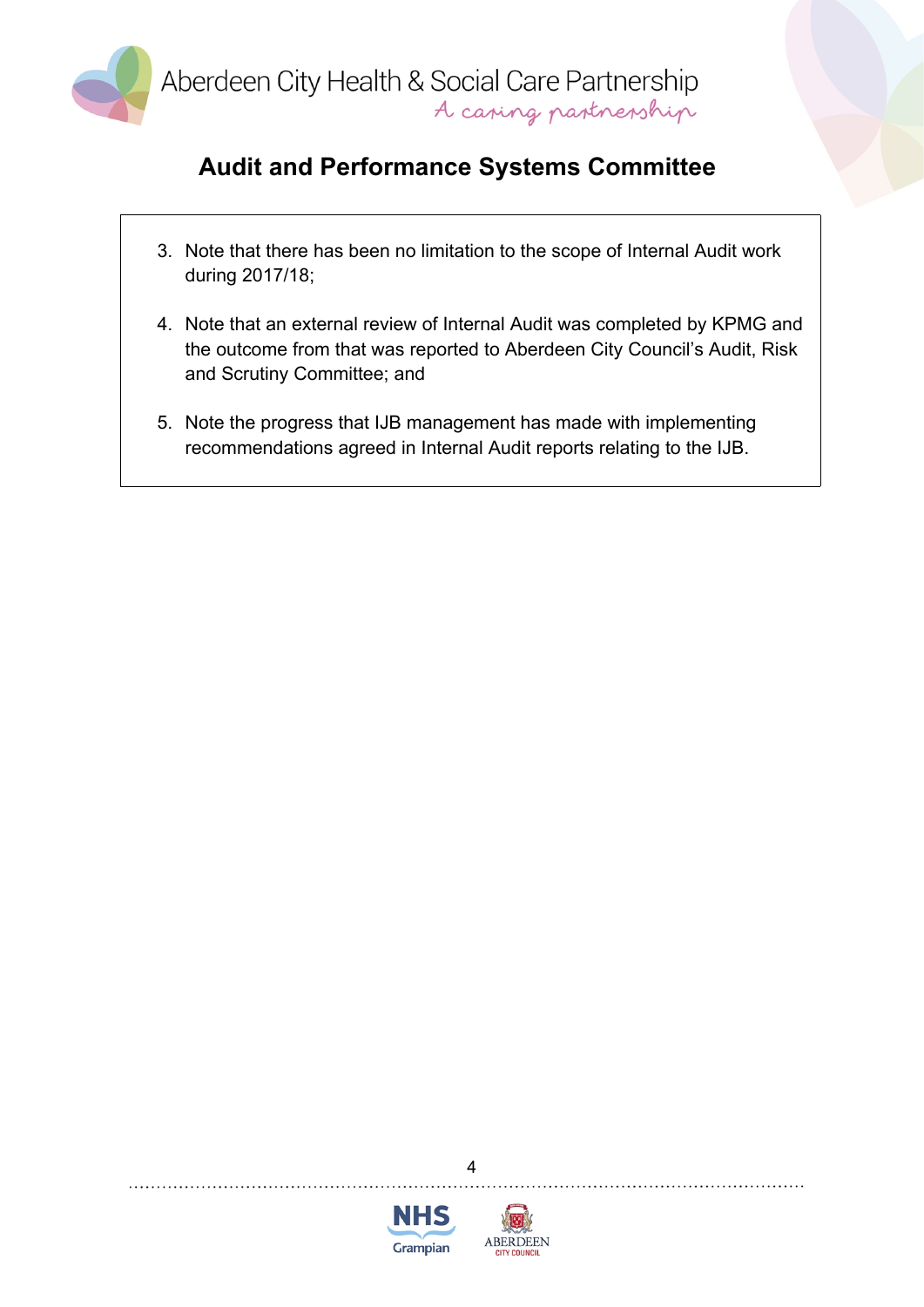

Aberdeen City Health & Social Care Partnership<br>A caning partnership

# **Audit and Performance Systems Committee**

#### **APPENDIX A**

| <b>Service</b><br><b>Position</b><br>Topic |
|--------------------------------------------|
|--------------------------------------------|

#### **2016/17 Planned Audit Work Completed in 2017/18**

| Integration Joint Board | Health and Social Care Partnership:<br><b>Post Integration Review</b> | Complete September 2017<br>Reported to A&PS Committee 21.11.17 |
|-------------------------|-----------------------------------------------------------------------|----------------------------------------------------------------|
|                         |                                                                       |                                                                |

| <b>NHS Grampian</b> | <b>Budget Setting and Staff Governance</b> | Complete May 2017                   |  |  |
|---------------------|--------------------------------------------|-------------------------------------|--|--|
|                     |                                            | Reported to A&PS Committee 21.08.17 |  |  |

### **2017/18 Planned Audit Work**

| Integration Joint Board | I ransformational Funding | Complete December 2017              |
|-------------------------|---------------------------|-------------------------------------|
|                         |                           | Reported to A&PS Committee 02.03.18 |

| Aberdeen City Council    | Social Work Transport        | Complete September 2017                  |
|--------------------------|------------------------------|------------------------------------------|
| <b>Adult Social Work</b> |                              | Reported to A&PS Committee 02.03.18      |
|                          | Social Work Payroll          | Complete January 2018                    |
|                          |                              | Reported to A&PS Committee 10.04.18      |
|                          | <b>Financial Assessments</b> | Complete February 2018                   |
|                          |                              | Reported to A&PS Committee 10.04.18      |
|                          | Care Management              | Draft report issued February 2018        |
|                          |                              | Due to be reported to A&PS Cmte 19.06.18 |

5

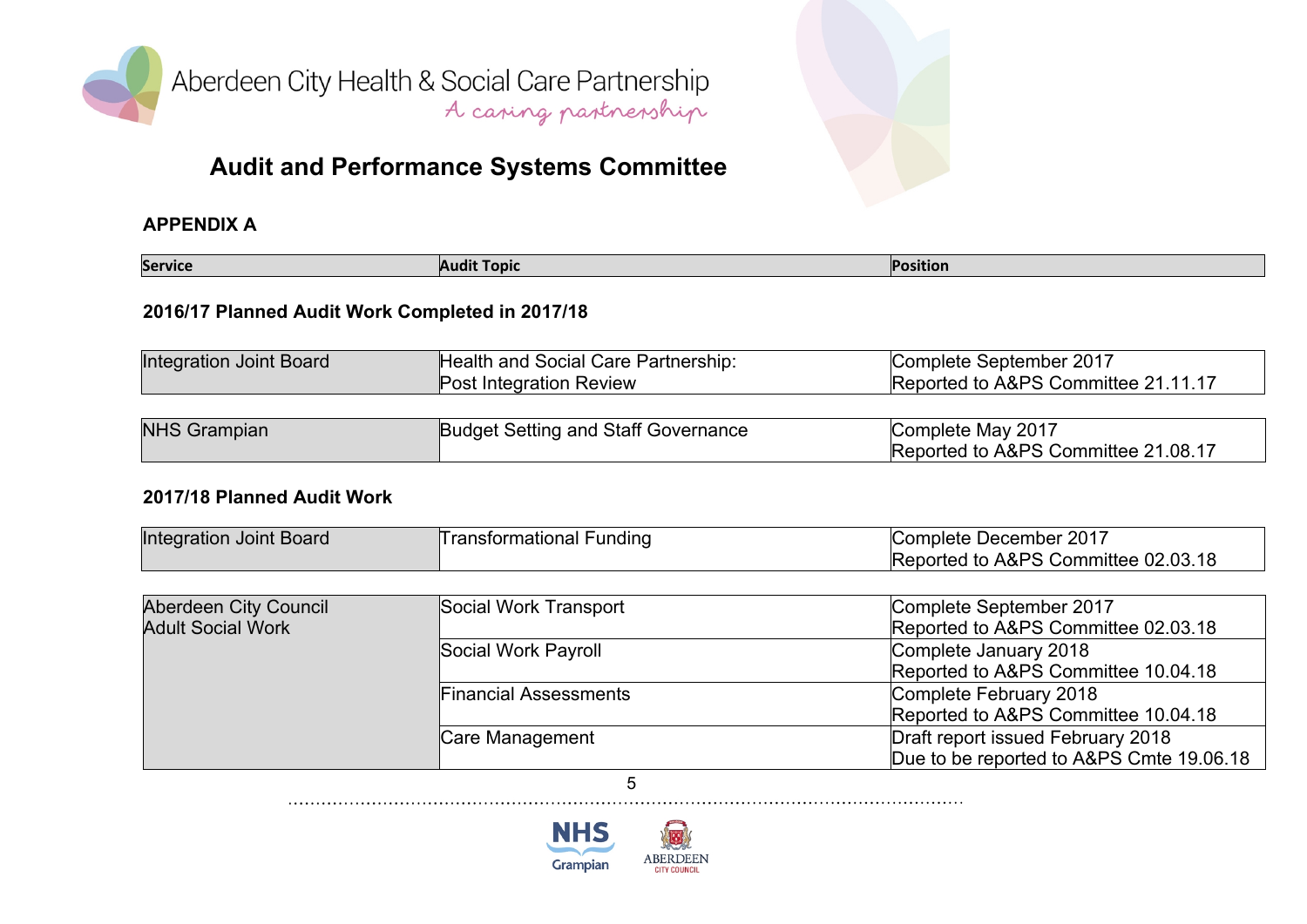

| service<br>Topic<br>Audi.<br>шин |
|----------------------------------|
|----------------------------------|

#### **2017/18 Planned Audit Work (continued)**

| <b>NHS Grampian</b> | Partnership Working:                   | To be confirmed |
|---------------------|----------------------------------------|-----------------|
|                     | Performance reporting and KPIs<br> IJB |                 |

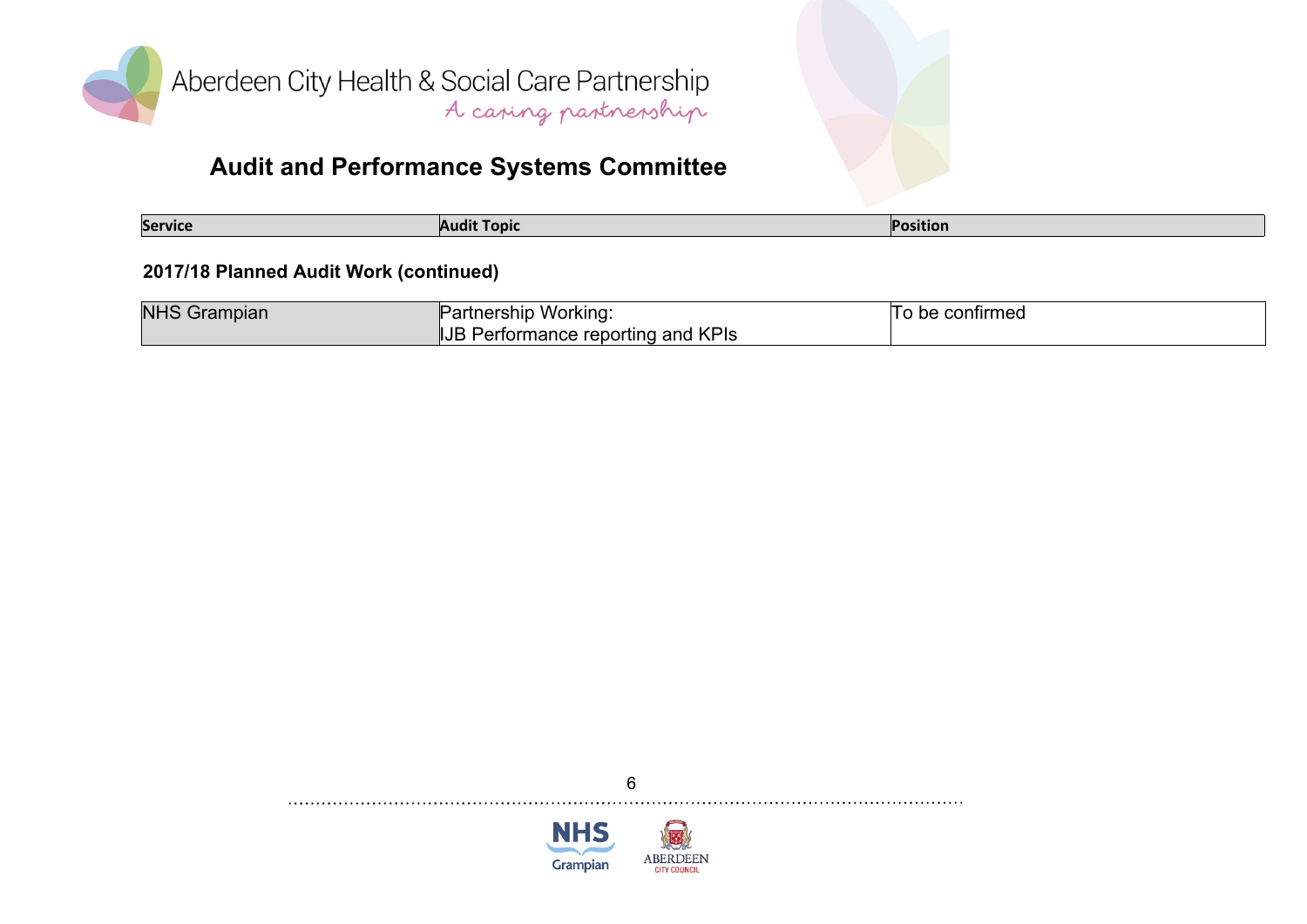

## **Appendix B**

### **Internal Audit Statement relating to Aberdeen City Integration Joint Board's Internal Control System for the year ended 31 March 2018**

As Chief Internal Auditor of Aberdeen City Integration Joint Board, I am pleased to present my annual statement on the adequacy and effectiveness of the internal control system of the Council for the year ended 31 March 2018. The purpose of this statement is to assist the Chief Financial Officer in forming his opinion in relation to the annual Governance Statement to be included in the Annual Accounts.

#### **Opinion**

It is my opinion that reasonable assurance can be placed upon the adequacy and effectiveness of the Board's framework of governance, risk management and control in the year to 31 March 2018.

Whilst issues were identified in audits that have been completed, as reported to the Audit and Performance Systems Committee, areas of good practice, improvement, and procedural compliance were also identified.

#### **Basis of Opinion**

My evaluation of the control environment is informed by a number of sources:

- The audit work completed by Internal Audit during the year to 31 March 2018 in relation to the Integration Joint Board and relevant areas within Aberdeen City Council;
- Progress made with implementing agreed Internal Audit recommendations;
- The assessment of risk completed during the updating of the audit plan;
- Reports issued by the Board's external auditors;
- Internal Audit's knowledge of the Board's and Aberdeen City Council's framework of governance, risk management and performance monitoring arrangements.
- Consideration will be given to the contents of NHS Grampian's Internal Audit annual report when available.



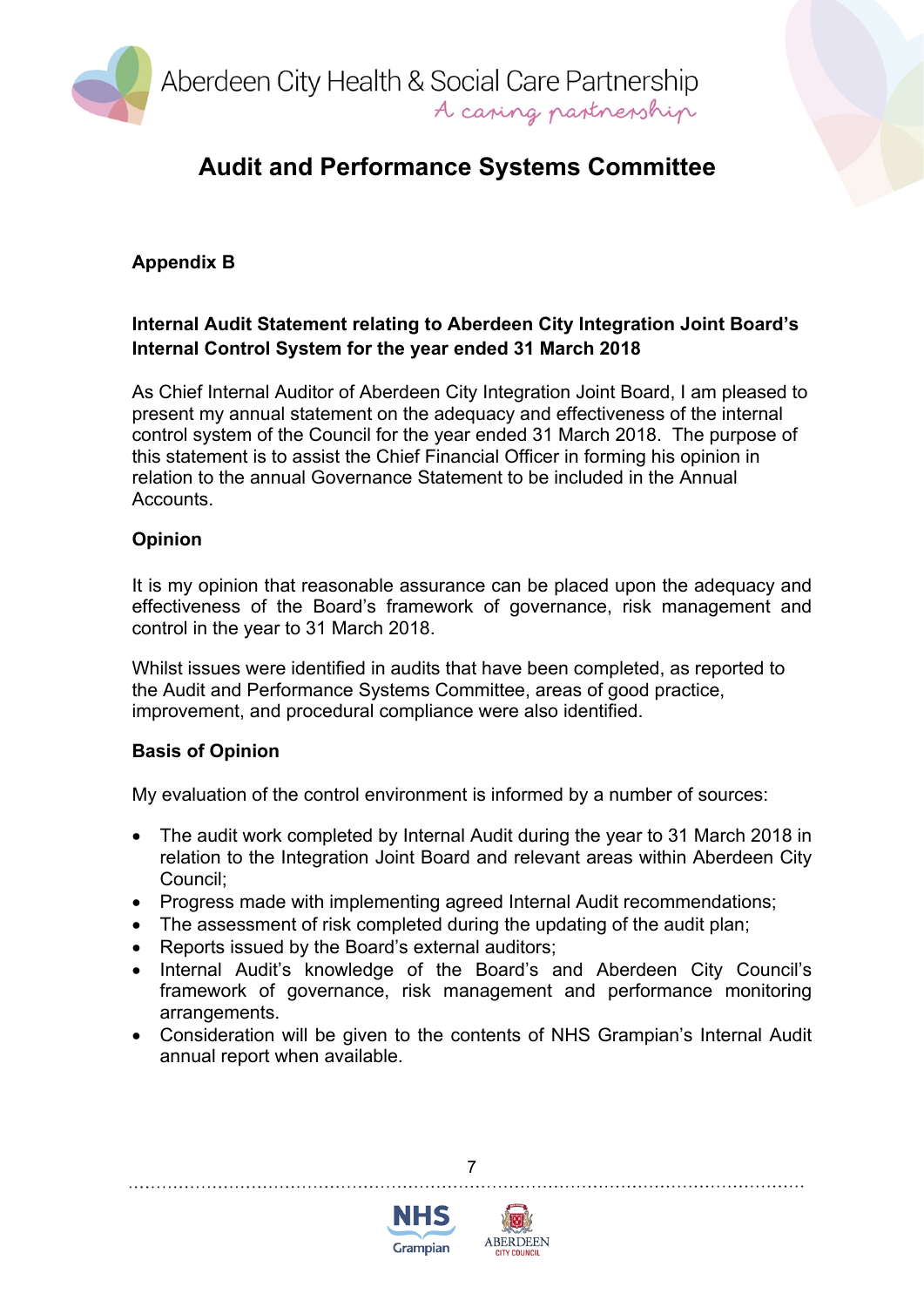

### **Respective responsibilities of management and internal auditors in relation to internal control**

It is the responsibility of the Board's senior management to establish an appropriate and sound system of internal control and to monitor the continuing effectiveness of that system. It is the responsibility of the Chief Internal Auditor to provide an annual overall assessment of the robustness of the internal control system.

#### **Sound internal controls**

The main objectives of the Board's internal control systems are to:

- ensure adherence to management policies and directives in order to achieve the organisation's objectives;
- safeguard assets;
- ensure the relevance, reliability and integrity of information, so ensuring as far as possible the completeness and accuracy of records; and
- ensure compliance with statutory requirements.

Any system of control can only ever provide reasonable and not absolute assurance that control weaknesses or irregularities do not exist or that there is no risk of material errors, losses, fraud, or breaches of laws or regulations. Accordingly, the Board is continually seeking to improve the effectiveness of its systems of internal control.

#### **The Work of Internal Audit**

Internal Audit is an independent appraisal function established by the Board for the review of the internal control system as a service to the organisation. It objectively examines, evaluates and reports on the adequacy of internal control as a contribution to the proper, economic, efficient and effective use of resources.

The section undertakes an annual programme of work agreed with Chief Officers and the Audit and Performance Systems Committee. The audit plan is based on a risk assessment process which is revised on an ongoing basis to reflect evolving risks and changes.

All Internal Audit reports identifying system weaknesses, non-compliance with expected controls, and / or assurance of satisfactory operation are brought to the



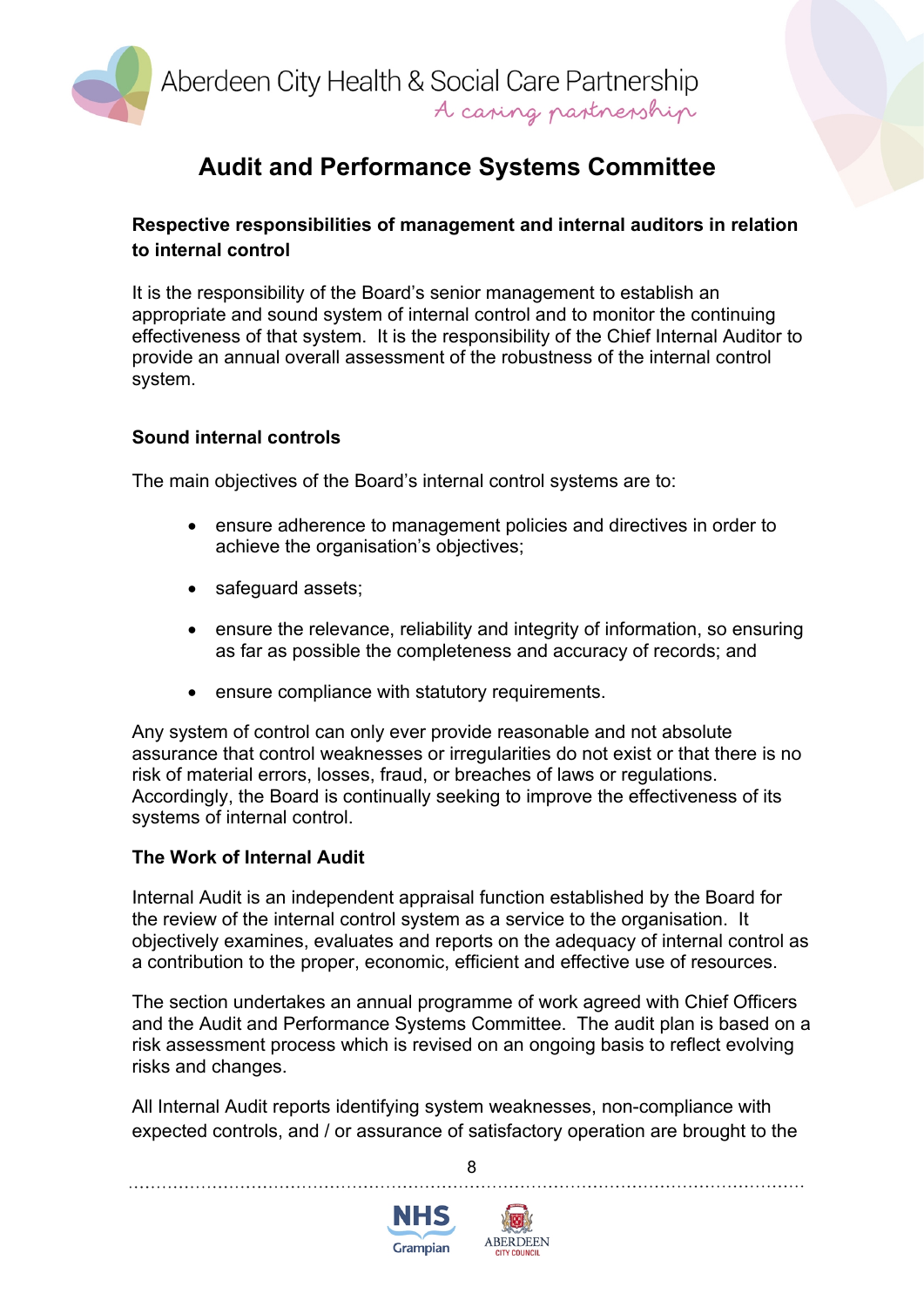

attention of management and include appropriate recommendations and agreed action plans. It is management's responsibility to ensure that proper consideration is given to Internal Audit reports and that appropriate action is taken on audit recommendations. The Internal Auditor is required to ensure that appropriate arrangements are made to determine whether action has been taken on internal audit recommendations or that management has understood and assumed the risk of not taking action.

**David Hughes, Chief Internal Auditor, Aberdeen City Integration Joint Board 2 April 2018**



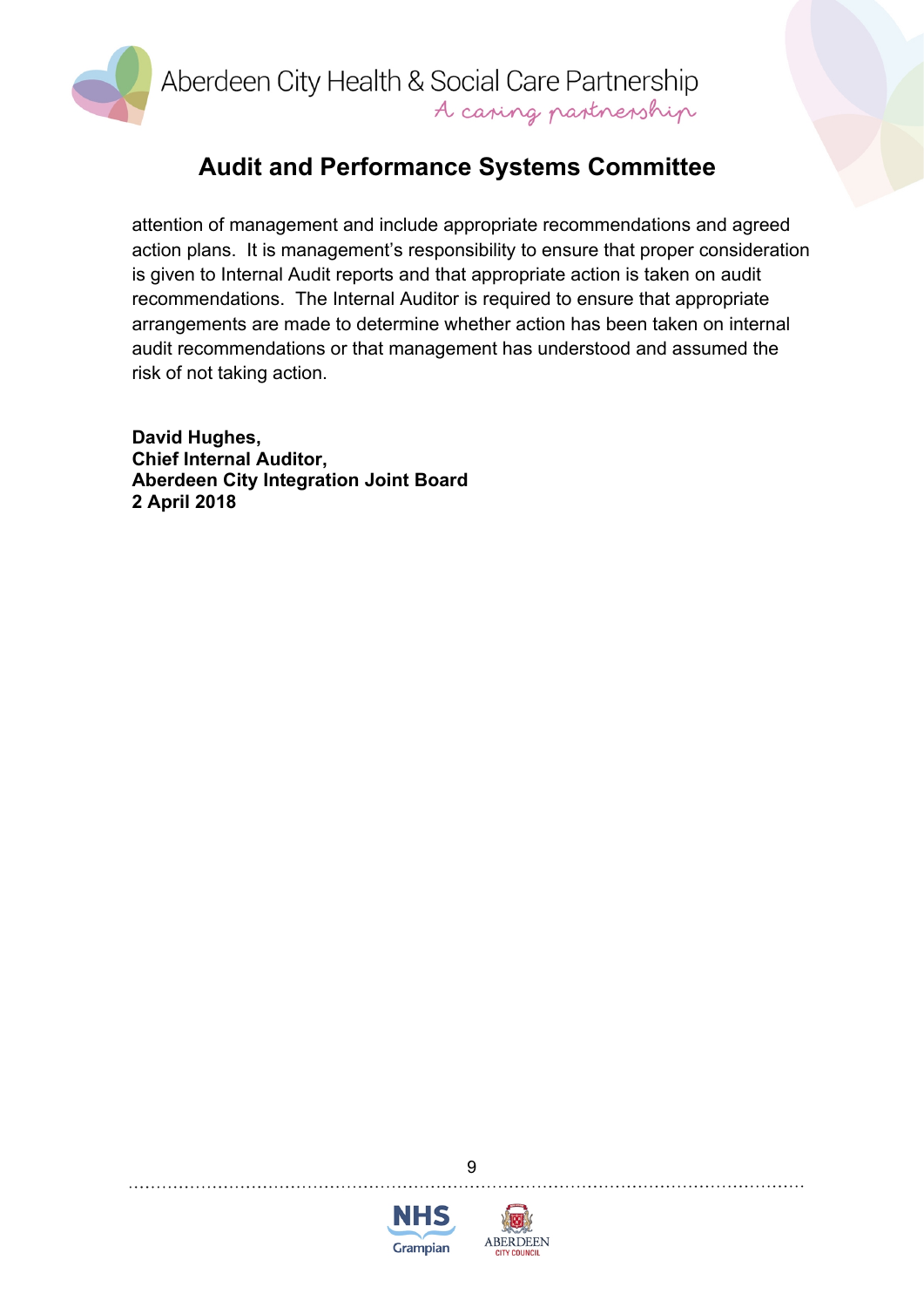

**Appendix C**

## **POSITION WITH AGREED RECOMMENDATIONS INCLUDED IN INTEGRATION JOINT BOARD**

**INTERNAL AUDIT REPORTS**

**AS AT 2 APRIL 2018**

Note: This is on an exception basis, where all recommendations in a report have been implemented, the report is not shown.



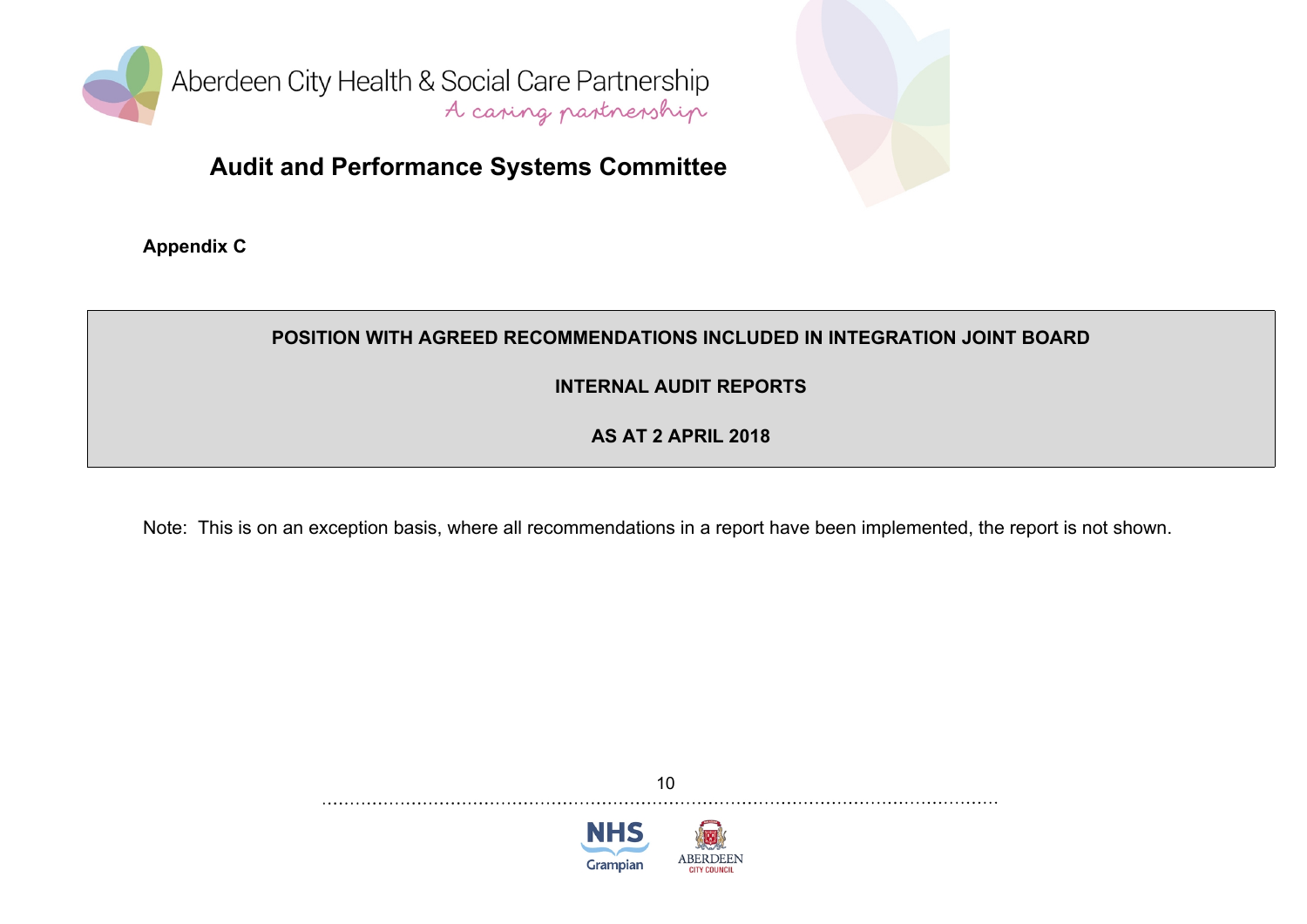

Aberdeen City Health & Social Care Partnership<br>A caring partnership

# **Audit and Performance Systems Committee**

#### **KEY TO COLOURING USED**

| Recommendation<br>Grading | <b>Definition</b>                                                                                                                                                                                                                                                        |
|---------------------------|--------------------------------------------------------------------------------------------------------------------------------------------------------------------------------------------------------------------------------------------------------------------------|
| <b>Major</b>              | The absence of, or failure to comply with, an appropriate internal control which could result in, for<br>example, a material financial loss, or loss of reputation. Financial Regulations have been<br>consistently breached.                                            |
| <b>Significant</b>        | Addressing this issue will enhance internal controls.<br>An element of control is missing or only partial in nature.<br>The existence of the weakness identified has an impact on a system's adequacy and<br>effectiveness.<br>Financial Regulations have been breached. |
| <b>Important</b>          | Although the element of internal control is satisfactory, a control weakness was identified, the<br>existence of the weakness, taken independently or with other findings does not impair the overall<br>system of internal control.                                     |

| <b>Period Recommendation Overdue</b>             |
|--------------------------------------------------|
| Recommendation overdue by more than 12 months    |
| Recommendation overdue by between 6 to 12 months |
| Recommendation overdue by less than 6 months     |
|                                                  |



**NHS** Grampian